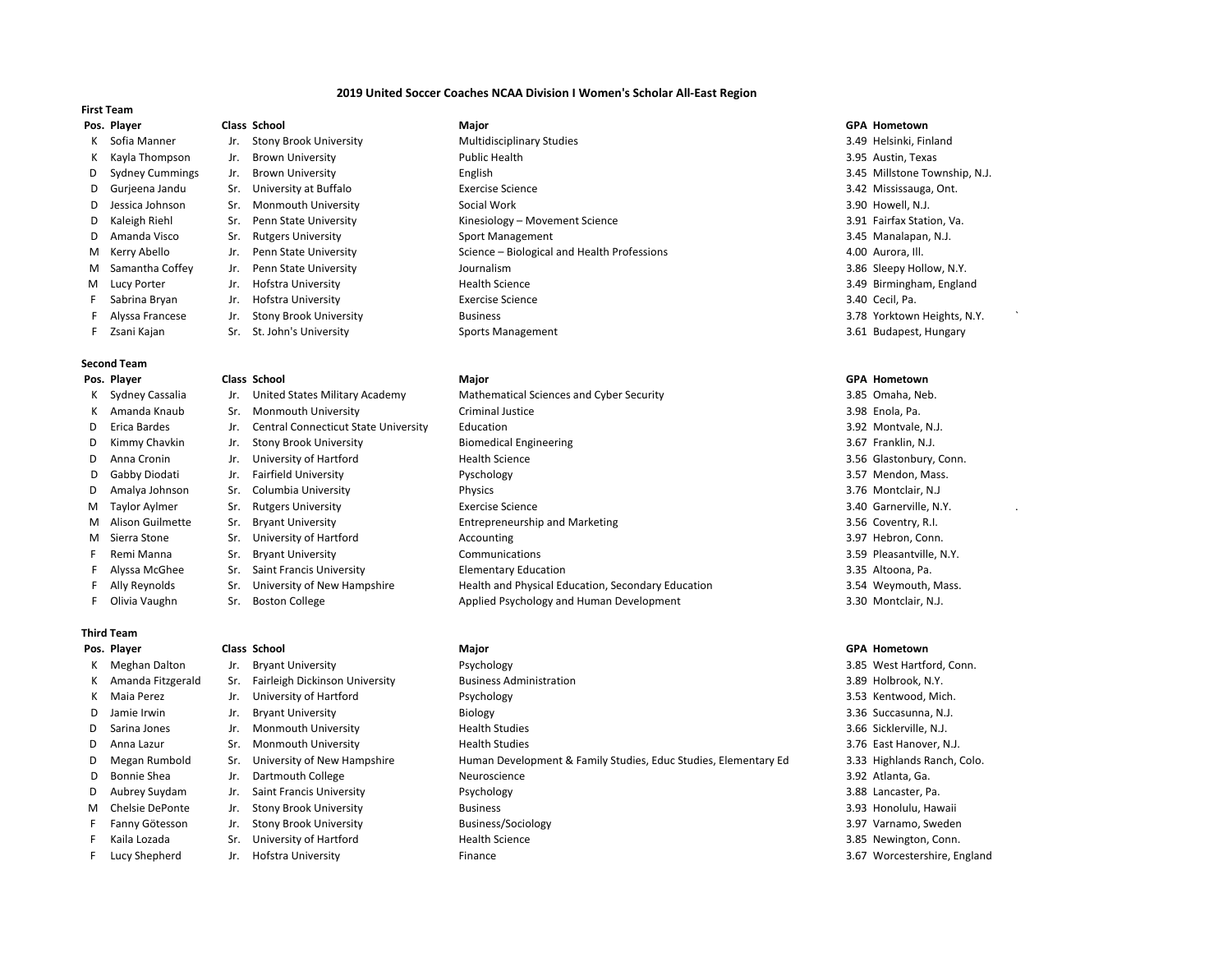# **2019 United Soccer Coaches NCAA Division I Women's Scholar All-North/Central Region**

# **First Team**

- 
- 
- 
- 
- 
- 
- 
- 
- 
- 
- 

# **Second Team**

- 
- 
- 
- 
- 
- 
- 
- 
- 
- 
- 

# **Third Team**

- 
- 
- 
- 
- 
- 
- 
- 
- 
- 
- 

**Pos. Player Class School Major GPA Hometown**

K Claire Graves Sr. University of Iowa Burness Human Physiology Claire Street Same Same Same Street, Ind. D Maureen Kennedy Sr. Bowling Green State University Psychology Providence State 3.95 Cypress, Calif. D Madison Laudeman Sr. Loyola University Chicago Biology 3.45 Saint Louis, Mo. D McKaela Schmelzer Sr. University of Wisconsin-Milwaukee Biomedical Engineering 3.58 Loves Park, lll. D Annika Schmidt Sr. Butler University Sports Media 3.98 Zionsville, Ind. M Maia Cella Jr. University of Wisconsin-Madison Psychology 3.93 Evanston, Ill. M Kate Del Fava Sr Illinois State University Pre-Veterinary Medicine & Animal Science 4.00 Kenosha, Wis. M Chelsee Washington Sr. Bowling Green State University Criminal Justice 3.63 Carrollton, Texas F Sarah Luebbert Sr. University of Missouri Mathematics 3.72 Jefferson City, Mo. F Dani Rhodes Sr. University of Wisconsin-Madison Life Sciences Communications 3.59 Waukesha, Wis. F Morgan Turner 1982 Jr. DePaul University **Proventing Political Science** 1983 Mayzata, Minn. ` 3.94 Wayzata, Minn.

- K Kaitlin Maxwell **Jr.** Missouri State University Finance, Risk Managment and Insurance 3.98 Lincoln, Neb. D Ashley Amato Sr. Univeristy of Akron Nursing Nursing 3.52 Pittsburgh, Pa. D Hannah Drkulec Sr. University of Iowa Biomedical Engineering and the 4.09 Windsor, Ont. D Gaby Schwartz Jr. University of Wisconsin-Milwaukee Marketing and Finance 4.00 Chicago, Ill. D Abby Small Sr. University of Missouri-Kansas City Elictrical and Computer Engineering 3.60 Kansas City, Mo. M Nikki Albrecht Sr. University of Minnesota Kinesiology 3.75 Cedarburg, Wis. M Lauren Rice **State Act Act Act State Jr. University of Wisconsin** Biology **3.67 Noblesville, Ind.** M Cassandra Rohan Sr. Drake University Marketing Marketing S.52 Palatine, III. M Regan Steigleder Jr. Northwestern University **Earth Sciene 3.60 Iowa City, Iowa** F Kelly Maday Sr. University of Illinois Kinesiology Kinesiology S.44 Wilmette, III. F Sabrina McNeill Jr. Eastern Michigan University Physical Education 3.44 Whitby, Ont.
- **Pos. Player Class School Major GPA Hometown** K Bethany Kopel Jr. Indiana University **Human Biology** 3.98 Novi, Mich. D Allison Jorden Sr. Indiana University **Accounting Accounting 3.1 Consuming Accounting** Accounting Ariz. D Vanessa Kavan Sr. Drake University Marketing Marketing S. S. 3.98 Lincoln, Neb. D Nicole Remedios Sr. Eastern Michigan University Marketing Marketing 3.79 Ajax, Ont. D Izabel Rodriguez Jr. Ohio State Universtiy Business and Finance 3.78 Canton, Mich. M Sophie Gorman Jr. University of Cincinnati Communication 3.85 Cincinnati, Ohio M Rachel Phillpotts Jr. University of Wisconsin-Milwaukee Nutritional Sciences 3.52 Linden, Mich. F Ashley Coonfield Sr. Missouri State University Pre-Medicine 3.80 Kearney, Mo. F MacKenzie Schill Jr. University of Wisconsin-Milwaukee Finance and Marketing 3.62 Pewaukee, Wis.

- 
- 

# **Pos. Player Class School Major GPA Hometown**

M Isabella Blackman Sr. University of Iowa Shane Britance St. School Basic Basic Basic Bowa Basic Bowa Basic B M Aleksa Tataryn Sr Loyola University Chicago Biology-Pre-Dental and Biology-Pre-Tender 3.78 Plymouth, Minn.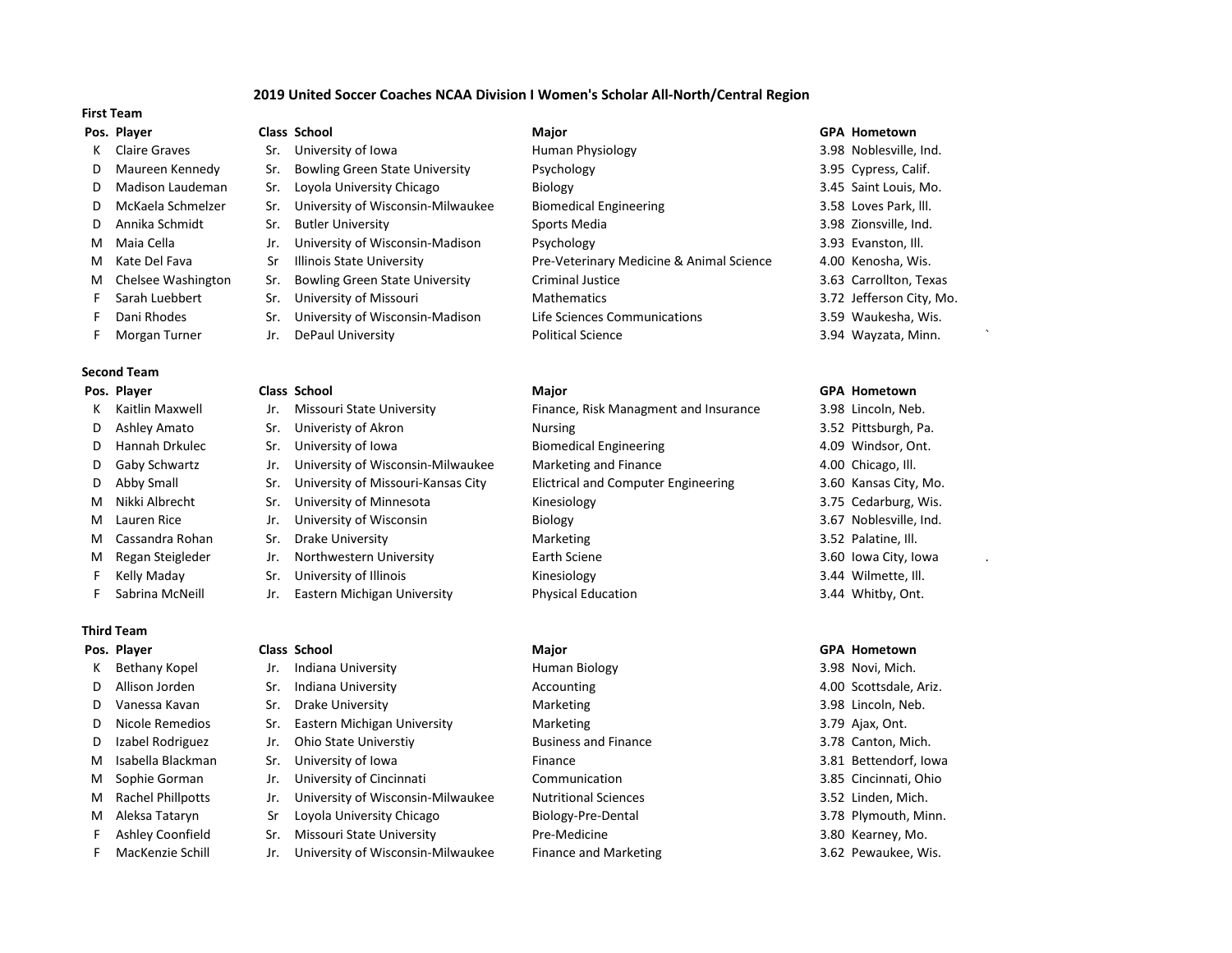## **2019 United Soccer Coaches NCAA Division I Women's Scholar All-South Region**

## **First Team**

- 
- 
- 
- 
- 
- 
- 
- 
- 
- 
- 
- 
- 
- 
- 

## **Second Team**

- 
- 
- 
- 
- 
- 
- 
- 
- 
- 
- 
- 
- 

## **Third Team**

- 
- 
- 
- 
- 
- 
- 
- 
- 
- 
- 
- 
- 
- **Pos. Player Class School Major GPA Hometown**
	-
	-
	-
	-
	-
	-
	-
	-
	-
	-
	-
	-
	-
- F Evelyne Viens Sr. University of South Florida Accounting Accounting 3.69 L'Ancienne-Lorette, Que.

- K Rylee Foster Sr. West Virginia University Sport Management Sport Management 3.41 Cambridge, Ont.
	-
- D Nia Dorsey Sr. Vanderbilt University Medicine, Health and Society 3.75 Elkridge, Md.
- D Alex Maxson Sr. Florida Atlantic University International Business/Finance 3.88 Naples, Fla.
	-
	-
	-
- M Lauren Chang Same Jr. University of South Carolina Political Science Changes and Same 3.95 Alpharetta, Ga.
- M MaKayla Waldner Sr. Mississippi State University Mechanical Engineering 3.60 Dexter, Mo.
- F Amanda Carolan Sr. Georgetown University Mathematics Subsection 3.62 Bayville, N.J.
- F Peyton DePriest Jr. Middle Tennessee State University Exercise Science 3.89 Franklin, Tenn.
	-
	-

- K Brooke Heinsohn Jr. Duke University **Political Science/Sociology** 3.60 Norfolk, Mass.
- K Melody Jayroe Jr. Liberty University Nursing 3.58 Frisco, Texas
- D Gabrielle Carle 1. Florida State University Exercise Physiology 6.00 Levis, Que.
- D Lulu Guttenberger Jr. North Carolina State University Business Administration 3.92 Velburg, Germany
- D Emily Roberts Jr. Old Dominion University Exercise Science 3.70 Severn, Md.
	-
- M Grace Jackson Sr. Vanderbilt University Medicine, Health and Society 3.39 Atlanta, Ga.
- M Stina Kleppe Sr. Gardner-Webb University Biology Biology 3.79 Skien, Norway
	-
	-
- F Hannah Miller Sr. Coastal Carolina University Communications 3.86 Lenexa, Kan.
- F Shawna Zaken Sr. Northern Kentucky University Human Resource Management 3.87 High Point, N.C.

- K Mikayla Krzeczowski Sr. University of South Carolina Visual Communications 3.39 Douglasville, Ga. K Amanda McGlynn Sr. Virginia Tech Buman Nutrition, Food and Exercise Science 3.52 Jacksonville, Fla. D Grace Fisk Sr. University of South Carolina Criminology/Criminal Justice 3.68 Bromley, England D Stasianne Mallin Sr. University of Memphis Biomedical Engineering States and A.00 Carmel, Ind. D Meaghan Nally Sr. Georgetown University Marketing Marketing St. 3.68 Herndon, Va. D Lindsey Patton Sr. Florida Gulf Coast University Exercise Science Steed Assessment Design Steed Assessment D M Paula Germino-Watnick Sr. Georgetown University Biology of Global Health 3.82 Chevy Chase, Md. M Andrea Hauksdottir Sr. University of South Florida Management Management 3.58 Kopavogur, Iceland M Cadie Higginson Sr. United States Naval Academy Robotics and Control Engineering 3.96 New Orleans, La. M Tziarra King Sr. North Carolina State University Nutrition Science Nutrition Science 4.00 Sicklerville, N.J. M Parker Roberts Jr. University of Florida Criminology/Sociology; Masters in Management 3.43 Gainesville. Fla.
- F Clarissa Larisey Jr. University of Memphis Health Studies 3.77 Ottawa, Ont. F Meghan McCool Sr. University of Virginia **American Studies** 3.53 Glenside, Pa.
- F Evdokia Popadinova Sr. Florida Gulf Coast University Integrated Studies 3.87 Hadzhidimovo, Bulgaria

### **Pos. Player Class School Major GPA Hometown**

K Elizabeth Moberg States Jr. University of Memphis Integrative Studies 10 Company 2.43 Port Saint Lucie, Fla. D Zoe Morse Sr. University of Virginia Global Studies 3.78 East Lansing, Mich. D Riley Orr Sr. Charlotte Sr. Charlotte Marketing 3.57 Mooresville, N.C. M Leah Cernicky Sr. Lipscomb University Nursing Nursing 3.74 Mission Viejo, Calif. F Shannon Doak Sr. Lipscomb University Exercise Science and Biology Same Biology 3.92 Shelbyville, Tenn. F Megan Greene Sr. Charlotte Sr. Charlotte Sr. Charlotte Sr. Charlotte Sr. Charlotte Sr. Charlotte Sr. Charlotte Sr. Charlotte Sr. Charlotte Sr. Charlotte Sr. Charlotte Sr. Charlotte Sr. Charlotte Sr. Charlotte Sr. Charlot

## **Pos. Player Class School Major GPA Hometown**

M Julia Grainda **Sr.** Charlotte **Exercise Science Exercise Science** 3.93 Cornelius, N.C. M Maycie McKay Sr. Lipscomb University Master's in Date Science 6.000 Brentwood, Tenn. F Shannon Doak Sr. Lipscomb University **Exercise Science/Biology** 3.92 Shelbyville, Tenn.